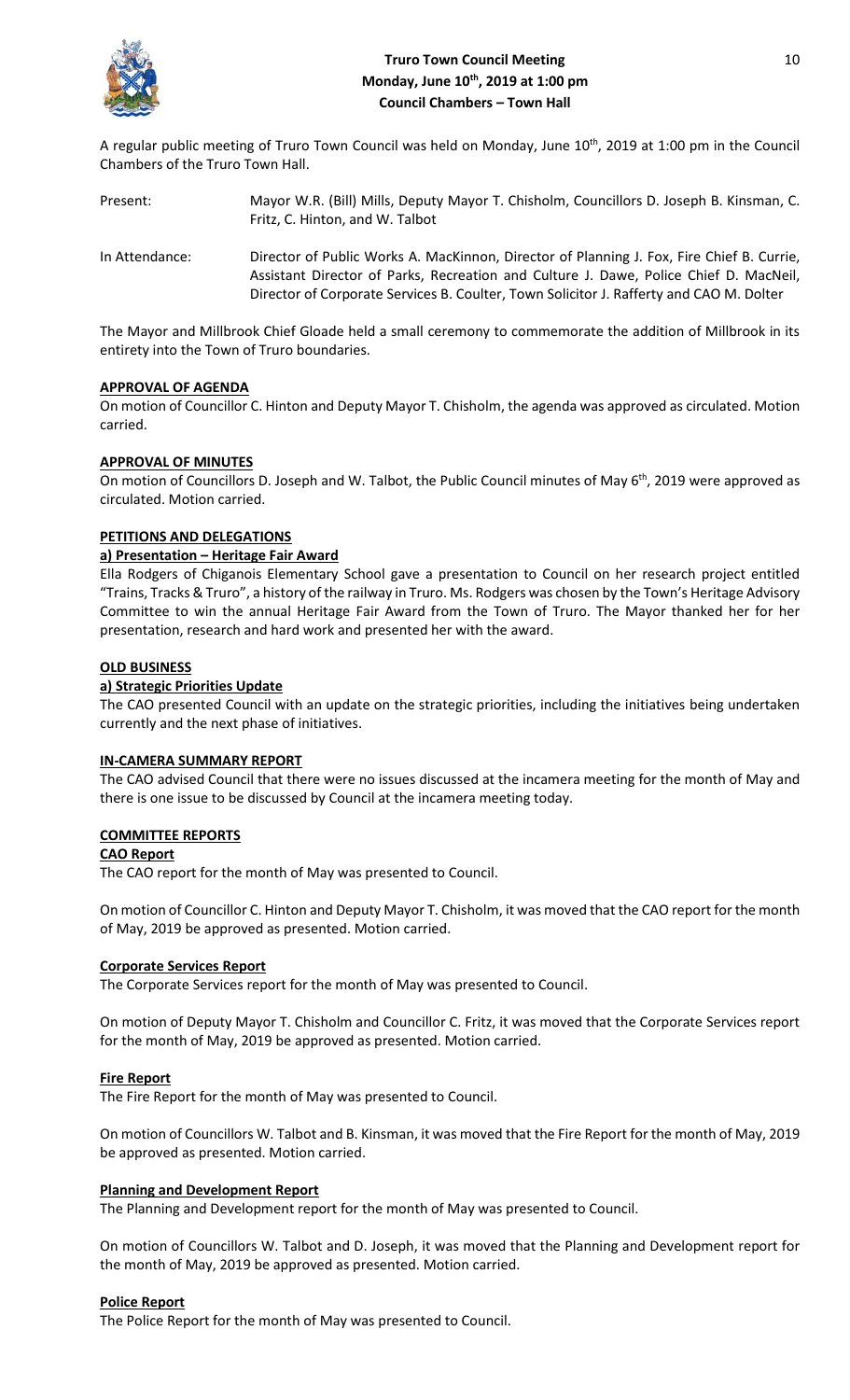On motion of Councillor B. Kinsman and Deputy Mayor T. Chisholm, it was moved that the Police Report for the month of May, 2019 be accepted as presented. Motion carried.

### **Public Works Report**

The Public Works report for the month of May was presented to Council.

Councillor C. Hinton noted some issues with CN crossings on East Prince Street and the overhead bridge between East Prince Street and Queen Street.

The Director of Public Works advised that he has been in discussion with CN's local maintenance supervisor and the East Prince Street railway crossing is not due to be replaced this year, but CN is going to patch it and the Town will coordinate with CN this week or next week for that work. He stated that the overhead bridge approaches are the responsibility of the Department of Transportation and he has also been in contact with them regarding the condition of the approaches.

Councillor C. Hinton noted that there is no crosswalk at William Barnhill Drive and Young Street and asked if there were plans for a crosswalk at that location in the future.

The Director of Public Works advised that updated paving was scheduled to take place at that intersection, as well as improvements to the sidewalks along the east and north side, but at this time, he did not believe there was enough pedestrian traffic to warrant a crosswalk analysis study.

Deputy Mayor T. Chisholm noted that the deer count was up this spring from the one completed in the fall and he asked if that information would be provided to the Department of Natural Resources.

The Director of Public Works stated that the deer count numbers would be provided to the Department of Natural Resources and they would be able to advise if the spring numbers are typically higher than the fall numbers or if it is indicative that there are twice as many deer.

On motion of Deputy Mayor T. Chisholm and Councillor C. Fritz, it was moved that the Public Works Report for the month of May, 2019 be accepted as presented. Motion carried.

#### **Parks, Recreation and Culture Report**

The Parks, Recreation and Culture Report for the month of May was presented to Council.

Councillor C. Hinton noted that one of the slides at Victoria Park is blocked off with plywood and asked if the slide would be repaired soon.

The Assistant Recreation Director advised that the department has some difficulty in sourcing a new slide to ensure a good fit with the existing structure, but that one was finally located and will be delivered shortly.

Councillor W. Talbot noted that the Stan Maxwell Park has been approved for a community garden and that the Community Enhancement Association and APEX golf tournament have purchased 20 boxes for the park. He asked when the boxes would be installed and ready for planting.

The Assistant Recreation Director advised that it did take some time to determine if the community was interested in having the boxes installed. Once interest was confirmed, the supplies for the boxes were ordered and they should arrive this week or next and then staff will being assembling the boxes. As they boxes are assembled, they will be installed at the park.

On motion of Councillors W. Talbot and D. Joseph, it was moved that the Parks, Recreation and Culture Report for the month of May, 2019 be accepted as presented. Motion carried.

#### **QUESTIONS BY MEMBERS**

Councillor D. Joseph noted that there is a proposed federal initiative to ban single use plastics in a few years, and the Province seems to be reluctant to create any initiatives at this time. He asked if the Town could assist the process in any way prior to federal legislation being passed.

The Mayor advised that the Atlantic Mayors' Congress group seems to be waiting for Halifax Regional Municipality to start the process among the towns and he was expecting some information in the near future on this.

Councillor C. Hinton noted that he had previously brought up the issue of residents putting out their one large item per week too early ahead of their collection day and this was an issue for neighbours and the look of the Town.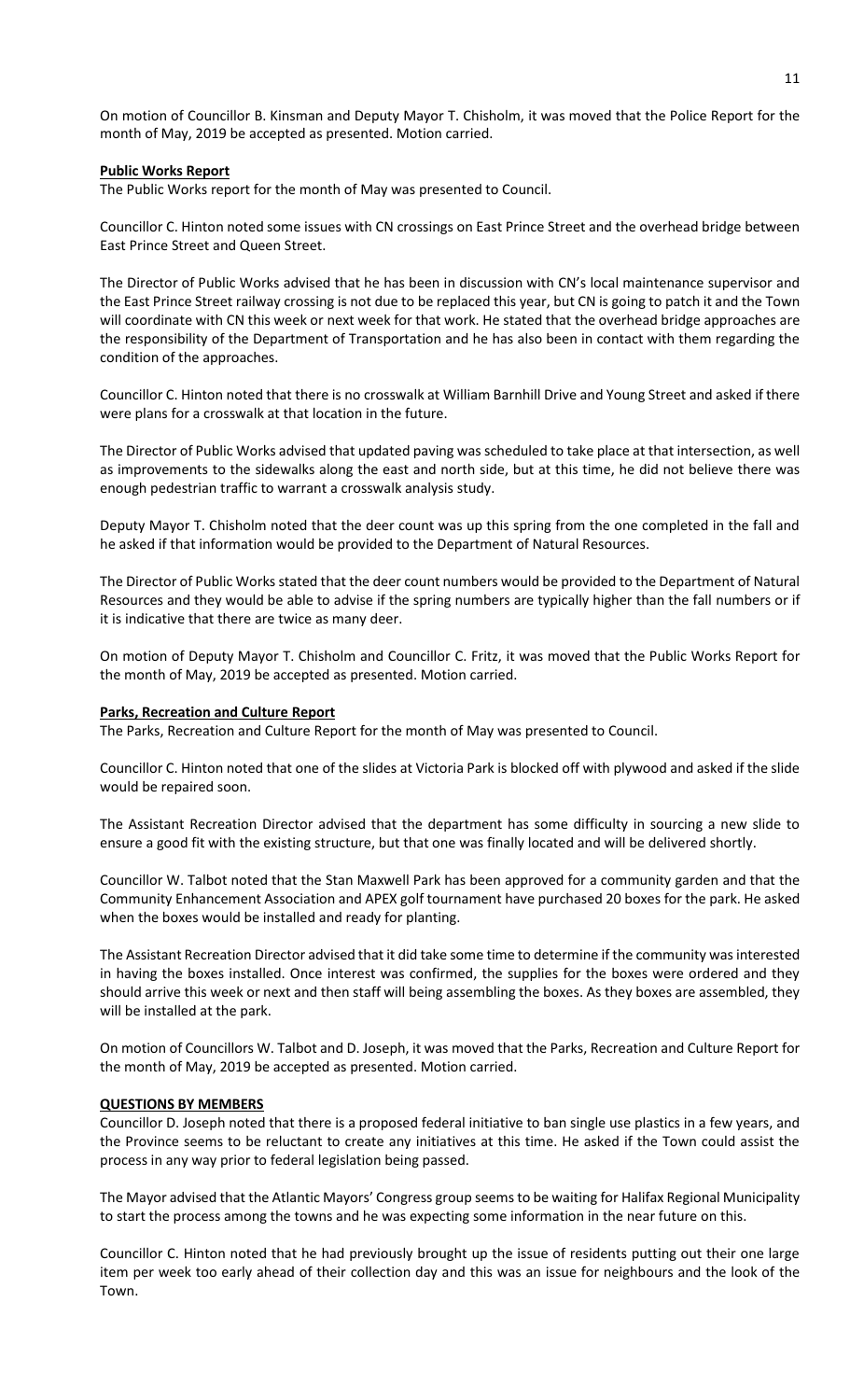The CAO stated that with the Solid Waste Bylaw as it currently is written, it does not include any fines or rules for putting out garbage prior to collection. If complaints are filed through the Planning Department, they can be dealt with in that way until such time as the Bylaw is updated, which is being worked on by staff.

Councillor C. Hinton noted that the IWK clothing donation bins always typically seem to be a collection and drop off for garbage. She stated that she has spoken with a representative from the IWK who has advised that the garbage is a Town bylaw issue and not the responsibility of the IWK although when they do pick ups of the bins they do take all of the garbage left as well.

The Director of Public Works stated that the bins on East Prince Street are likely on CN property and it is not the Town's responsibility to police the garbage being dropped off.

The CAO noted that if the bins are on CN land, then perhaps they should be removed.

Deputy Mayor T. Chisholm noted that all of Millbrook is now within Town boundaries and that the Town has been providing fire service and public works services for a long time, but asked if there was any interest from Millbrook in having the Town provide police services as well.

The CAO advised that Millbrook currently has a year to year contract with the RCMP but if they were interested in having the Truro Police service the area, then the Town is open to that possibility.

# **NEW BUSINESS**

# **a) Letter from MLA Kevin S. Murphy re: accessibility of Victoria Park Falls**

The CAO read a letter received from MLA Kevin S. Murphy, the Speaker of the House of Assembly. The letter advised that he had recently been made aware of the Town of Truro's efforts to improve the accessibility of Victoria Park, including the waterfalls and he wanted to thank the Town for working towards increase accessibility and inclusivity.

The Mayor advised that the Town will send a follow up thank you letter to Mr. Murphy.

# **b) Honeywell Letter of Intent – Energy Performance Contract**

The CAO advised that the Town of Truro and Municipality of the County of Colchester have been working with Honeywell over the past six months to draft an Opportunity Assessment Report (OAR) for Town owned buildings and the Rath Eastlink Centre. The report provides an overview assessment of savings that could be made through building modifications aimed at decreasing the energy consumption of municipally owned buildings. Based on the results of the report, Town and County staff agree that there is value in moving to the next step of the evaluation process with Honeywell, with the OAR being step 1. Step 2 of the process is to enter into a Letter of Intent. This will take the Level 1 analysis of the OAR and process with a Level 3 survey and analysis. With these results, the Town and County will have three possible outcomes: 1) program proceeds – an implementation plan is put in place that meets the Letter of Intent payback criteria and proceed with implementation. In this case, all the costs from the Level 3 survey and analysis are rolled into the implementation and covered by the savings; 2) Level 3 survey and analysis complete, the Town and County do not proceed; in this case, the municipalities exit the program and pays the penalty specified in the Letter of Intent (\$88,840); 3) Level 3 survey and analysis does not meeting Honeywell's Letter of Intent criteria; in this case, Honeywell and the municipalities do not proceed to implementation and the municipalities exit the program with no costs. The CAO noted that the County of Colchester, on May 28<sup>th</sup>, 2019, agreed to move forward with the Letter of Intent.

On motion of Deputy Mayor T. Chisholm and Councillor C. Fritz, it was agreed that the Town will enter into a Letter of Intent, along with the Municipality of the County of Colchester, with Honeywell to permit a Level 3 assessment to be conducted for Town buildings and the Rath Eastlink Community Centre. Motion carried.

# **MUNICIPAL GRANT REQUESTS**

The CAO advised that the MADD Cobequid organization had not received approval for grant funding during the budget process, and that this was due to the understanding that a grant submission had not been made. After correspondence with the organization, it was determined that an application was submitted prior to the due date but was not included in budget deliberations. The CAO stated that if Council chooses to approve the grant request of \$2,000, the funds have been made available to approve this request.

On motion of Councillors C. Hinton and W. Talbot, the grant request by MADD Cobequid in the amount of \$2,000 was approved as presented. Motion carried.

# **ACCOUNTS**

It was moved by Councillors D. Joseph and C. Hinton, that Council approve for payment the accounts as presented for the month of May, 2019. Motion carried.